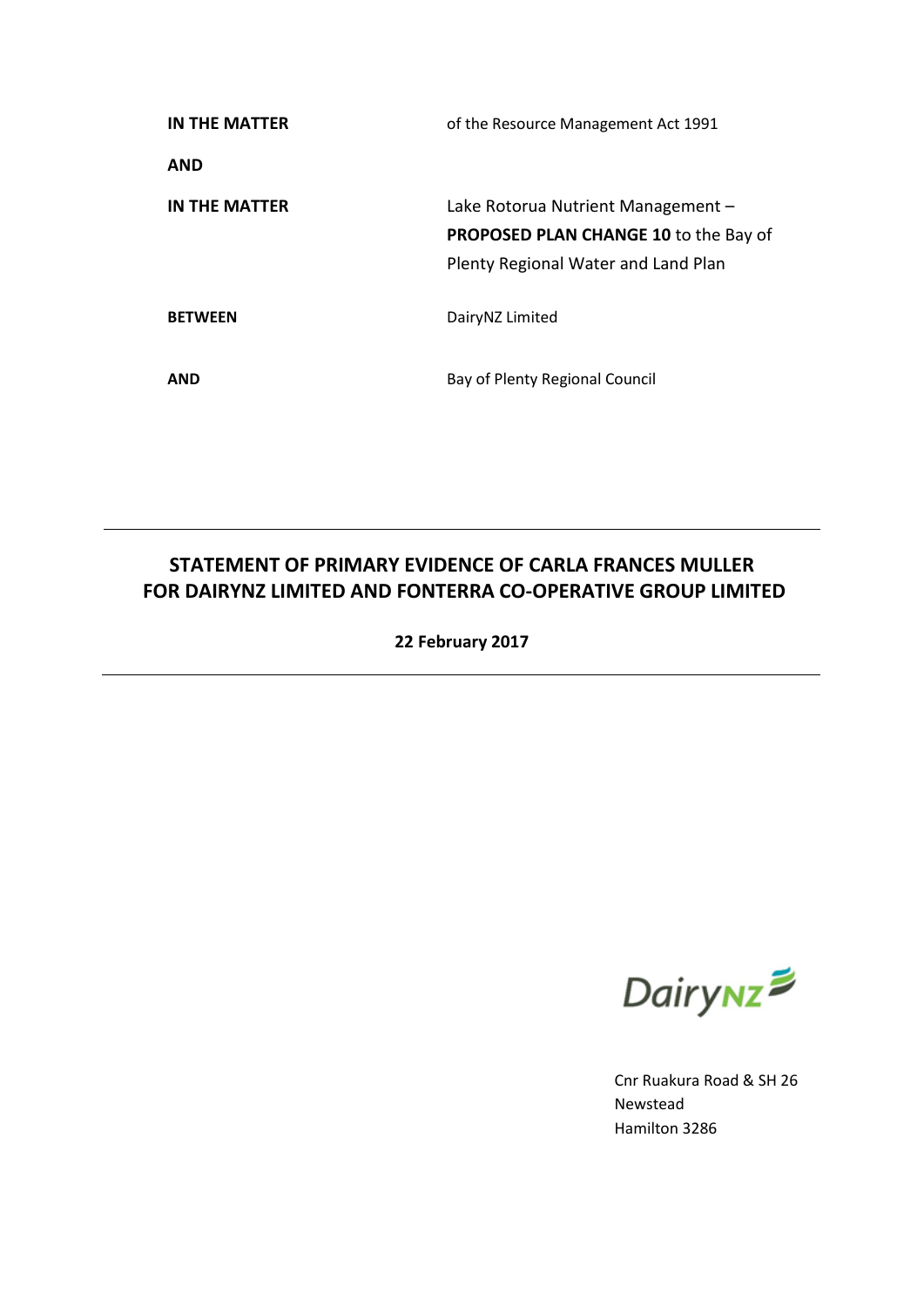#### **CONTENTS**

|    | 1. Executive Summary                                                   | 3  |
|----|------------------------------------------------------------------------|----|
|    | 2. Scope of Evidence                                                   | 3  |
|    | 3. Introduction                                                        | 4  |
|    | 4. Background                                                          | 5  |
|    | 5. Cost of Mitigating Nitrogen Leaching                                | 6  |
|    | 6. Relevance of Managing Phosphorus Losses or Water Quality Objectives | 8  |
|    | 7. Relationship of Nitrogen and Phosphorus Mitigation                  | 9  |
| 8. | <b>Mitigating Phosphorus</b>                                           | 11 |
| 9. | Conclusions                                                            | 12 |
|    | 10. References                                                         | 13 |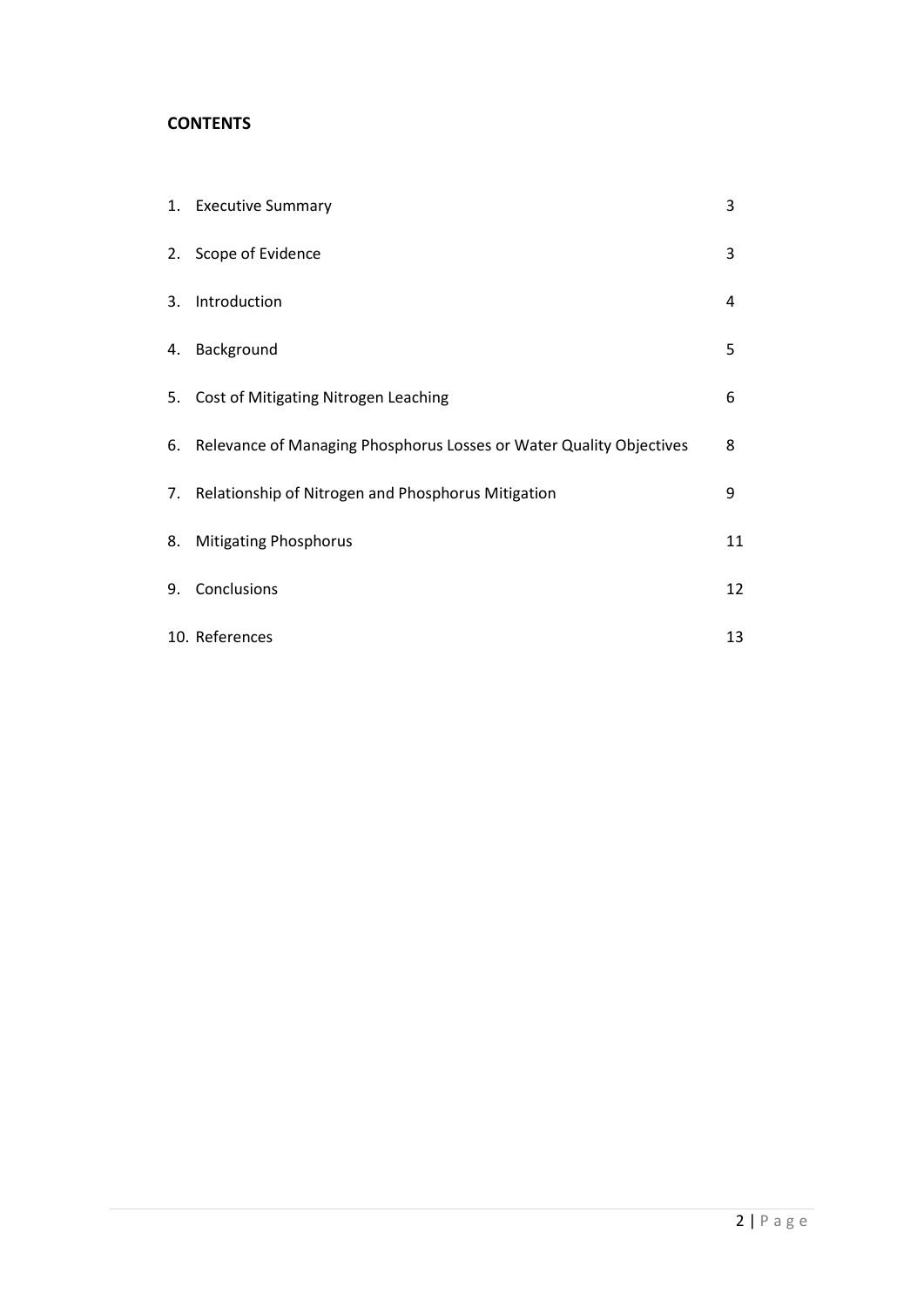### **1. EXECUTIVE SUMMARY**

- 1.1. Mitigating nitrogen leaching to significant levels, such as the 2032 proposed nutrient discharge allocations (NDA) in the Bay of Plenty Regional Council's Proposed Lake Rotorua Nutrient Management Plan Change 10 (PC10), impose substantial economic costs on dairy farmers and in turn the community. While the cost of mitigating nitrogen leaching to these levels varies from farm to farm, they are likely to require major farm system changes and may mean some dairy farms are no longer viable in their current land use.
- 1.2. It is possible that PC10 does not present the most cost-effective way to achieve the community desired water quality objectives. PC10 requires dairy farmers to significantly reduce nitrogen leaching. However, there is no requirement to reduce phosphorus losses. As Dr. Stephens notes in his evidence (sections 5 and 6) there have been recent changes in the understanding of how nitrogen and phosphorus interact in Lake Rotorua, and emphasises the importance of the science review.
- 1.3. Mitigating nitrogen leaching does not mitigate phosphorus losses proportionally. Nitrogen and phosphorus losses originate in fundamentally different processes, and the Bay of Plenty Regional Council (the Council) has prioritised nitrogen management at to a far greater extent than phosphorus management. The decision about which nutrient to prioritise markedly alters the choice of mitigation. It is most cost-effective to select mitigations based on which nutrient is prioritised.
- 1.4. Over-regulating nitrogen leaching will not achieve the desired water quality objectives in the most efficient (cost-effective) way. If there is an 'overshoot' on regulating either, or both, nutrients, the cost of attaining a trophic level index ("TLI") of 4.2 or less in Lake Rotorua, will be greater than it need be, risking considerable, unnecessary economic cost and social harm to the community.
- 1.5. It is acknowledged that while having a moderate economic impact, the 2022 proposed NDAs in PC10 will help reduce nitrogen leaching on farm and contribute to the water quality objectives in Lake Rotorua. However, there is economic evidence that imposing the 2032 proposed NDAs will impose severe cost on farmers and the community. Because Lake Rotorua can achieve a TLI of 4.2 under phosphorus limitation and increased nitrate as nitrogen loading, the 2032 proposed NDAs should be revised as a result of a robust science review of co-limited and phosphorus limited approaches to achieving the desired water quality objectives for Lake Rotorua.

# **2. SCOPE OF EVIDENCE**

- 2.1. In my evidence I provide information on the cost of mitigating nutrient losses on farm and how the most cost-effective method for achieving the desired water quality objectives is dependent on creating policies that are based on the relative reductions in nitrogen leaching and phosphorus loss required to meet these objectives. My evidence will deal with the following points:
	- a) I will provide information on the cost of mitigating nitrogen leaching on dairy farms, including stepping through the economic evidence in the Joint DairyNZ and Fonterra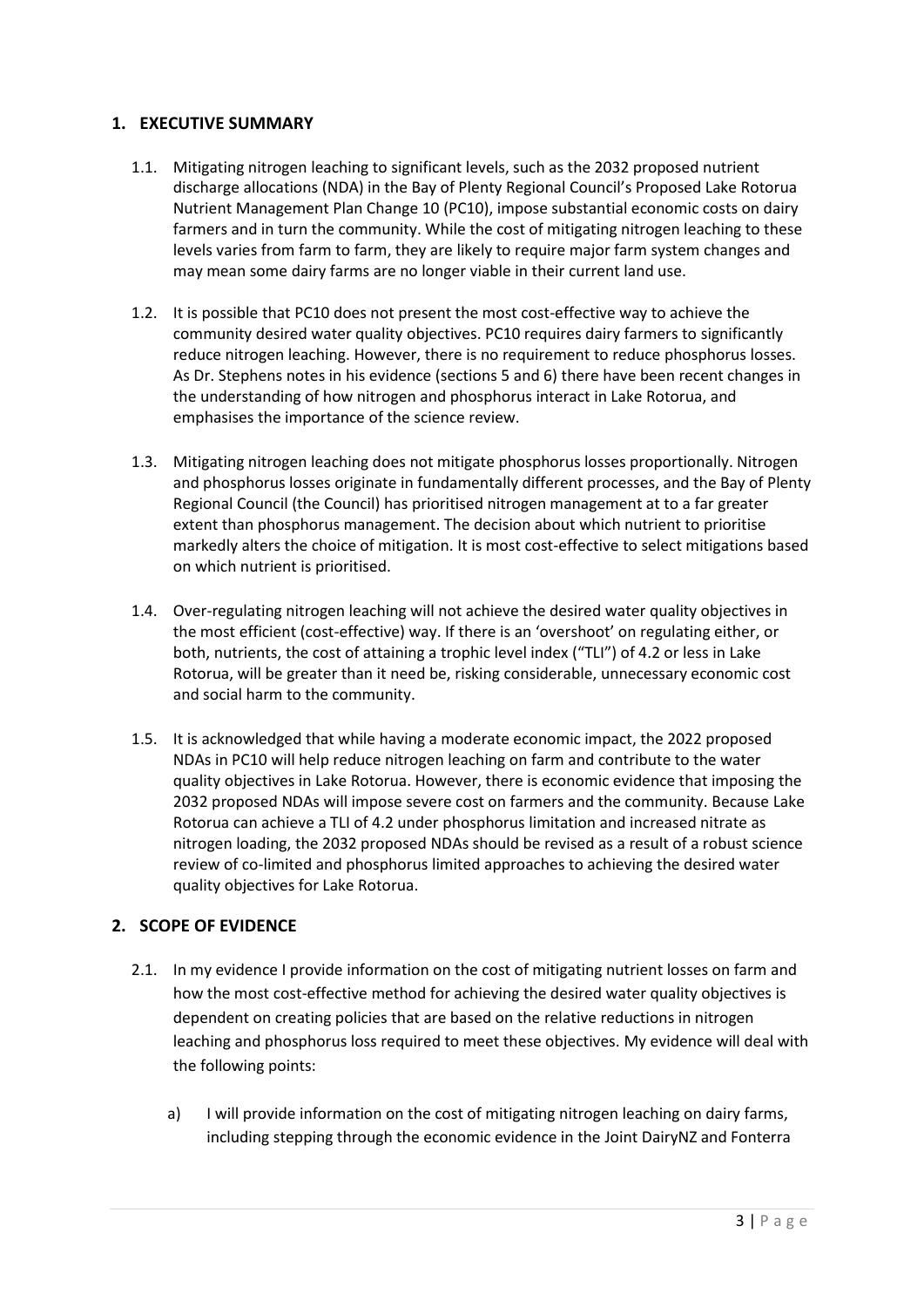Submission on the Proposed Plan Change 10 to the Bay of Plenty Land and Water Regional Plan (DairyNZ and Fonterra Submission).

b) I will explain the relationship between nitrogen leaching and phosphorus losses in order to demonstrate that in the future, if a review of PC10 results in phosphorus reductions being required, it will be important to understand the most cost-effective way of meeting these for the community. I will explain that if phosphorus reductions are required at a farm level, then the most cost-effective solution for farmers is to implement mitigation strategies that are targeted to the relative nutrient reductions required to meet the water quality objectives for Lake Rotorua.

# **3. INTRODUCTION**

- 3.1. My full name is Carla Frances Muller.
- 3.2. I am employed by DairyNZ Limited ("DairyNZ") as an Economist, specialising in environmental economics. I work across research and development at the interface of farm, financial and environmental impacts, as well as regional and national economic impact assessments.
- 3.3. I have been employed with DairyNZ since November 2013.

#### **Qualifications and experience**

- 3.4. I hold a degree in Applied Economics (2013) and a Masters in Environmental Management (First Class Hons.) (2016) from Massey University.
- 3.5. I have completed the Intermediate Sustainable Nutrient Management course, which uses the Overseer model. I also have training in the use of Farmax, a farm modelling tool.
- 3.6. For my Masters thesis I analysed the impact of nutrient regulation on dairy farm land values in Southland.
- 3.7. I have presented at conferences of the New Zealand Agricultural Economics and Resource Society, the Australian Agricultural Economics and Resource Society and the Fertiliser and Lime Research Centre. Topics for these papers and presentations have included "The impact of reducing nitrogen leaching – An overview of the process and regulatory context in South Coastal Canterbury" and "Modelling dairy farm systems: processes, predicaments and possibilities".
- 3.8. I have provided technical information for use in planning processes under the National Policy Statement for Freshwater management in various regions, including Canterbury, Southland and in the Waikato. This has included the provision of technical information on the impact of reducing nitrogen losses from dairy farms in the Waikato and Waipa River catchments for the Technical Leaders Group and presenting information to the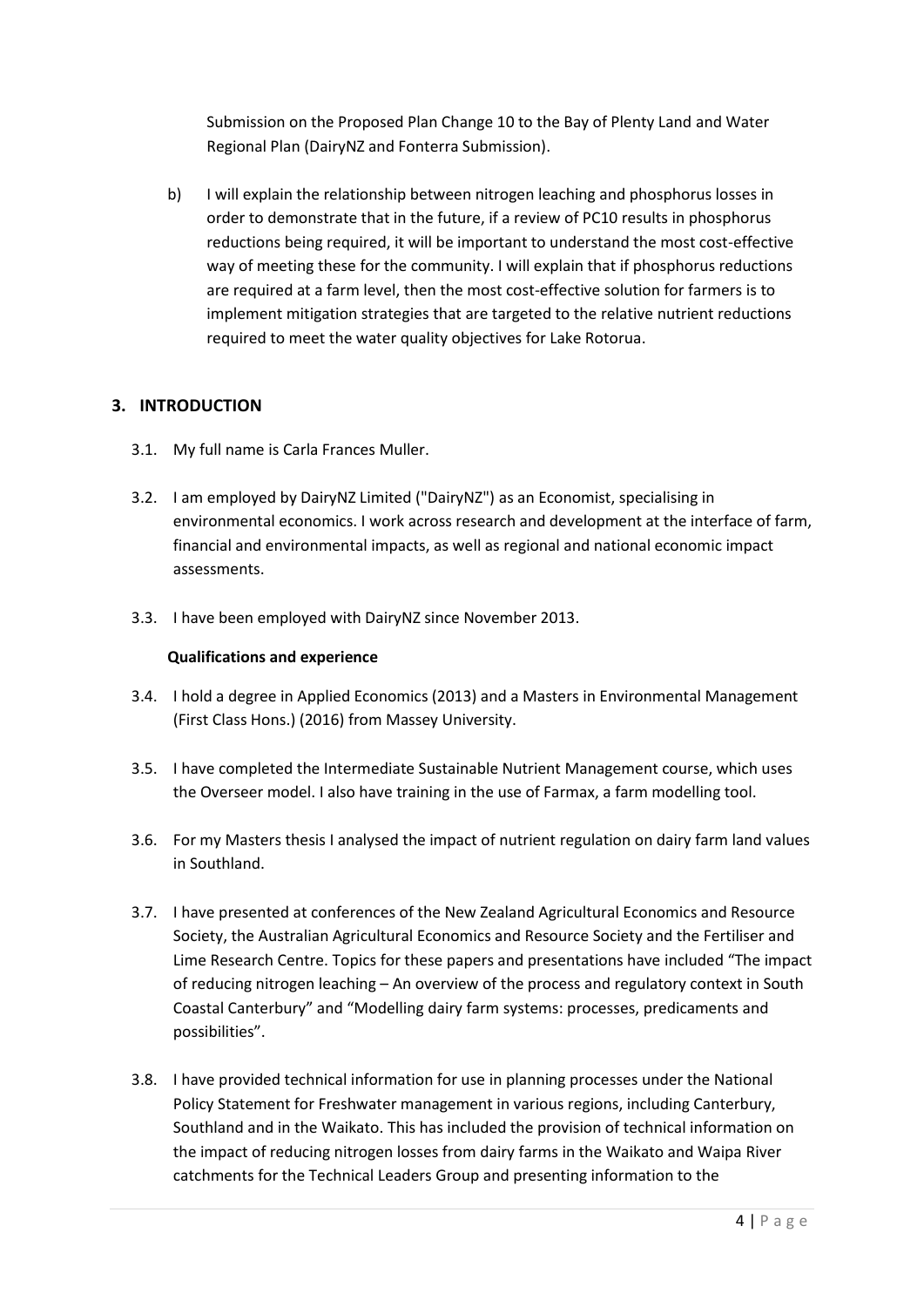Collaborative Stakeholders Group for the Healthy Rivers Plan Change. I am part of the Technical Advisory Group for the Southland Economic Joint Venture project which is providing technical advice for the limit setting process in the Southland Region.

#### **Background**

- 3.9. I am familiar with Bay of Plenty Regional Council's Proposed Lake Rotorua Nutrient Management Plan Change 10 (PC10) to the Bay of Plenty Regional Water and Land Plan with respect to nutrient management and economic farm impacts in particular.
- 3.10. I have not been involved in the development of PC10. In March 2016 I was asked to analyse the economic effects on three case study farms in the Lake Rotorua catchment. To do this work, I was given farm data for case study farms in Rotorua, this included Overseer and Farmax files and proposed NDA calculations. DairyNZ used Overseer and Farmax to undertake farm systems modelling to calculate the economic cost of PC10. This farm systems modelling was completed by Taisekwa Chikazhe, who specialises in farm systems modelling at DairyNZ, I then reviewed this work. The results of this analysis was appended to the DairyNZ and Fonterra Submission (page 21).

#### **Code of Conduct**

3.11. I have read the Environment Court's Code of Conduct for Expert Witnesses contained in the Environment Court's Practice Note 2014, and I agree to comply with it. In that regard, I confirm that this evidence is within my area of expertise except where I state that I am relying on the evidence of another person. I have not omitted to consider material facts known to me that might alter or detract from the opinions expressed in this evidence.

# **4. BACKGROUND**

- 4.1. PC10 sets nutrient regulations for dairy farms in the Lake Rotorua catchment. It sets a NDA for each farm with managed reduction targets that must be met in 2022, 2027 and 2032. It also requires dairy farmers to create a nutrient management plan to demonstrate how these nitrogen targets will be achieved and how they will manage phosphorus loss.
- 4.2. I note that some of the terms in the Proposed Lake Rotorua Nutrient Management Plan Change 10- Staff Recommendations (Strikeout Version) are different to those that were in the Proposed Lake Rotorua Nutrient Management Plan Change 10 (Version 4.0); nitrogen discharge allowances have been changed to nitrogen discharge allocations and nitrogen management plan has been changed to a nutrient management plan. I support the recommendations in the Proposed Lake Rotorua Nutrient Management Plan Change 10- Staff Recommendations (Strikeout Version) to alter these. The terms from Proposed Lake Rotorua Nutrient Management Plan Change 10- Staff Recommendations (Strikeout Version) are used in my evidence.
- 4.3. In section 5 of my evidence I set out the case study analysis I undertook to assess costs of proposed PC10 to dairy farmers. From this I conclude that achieving the 2032 NDA and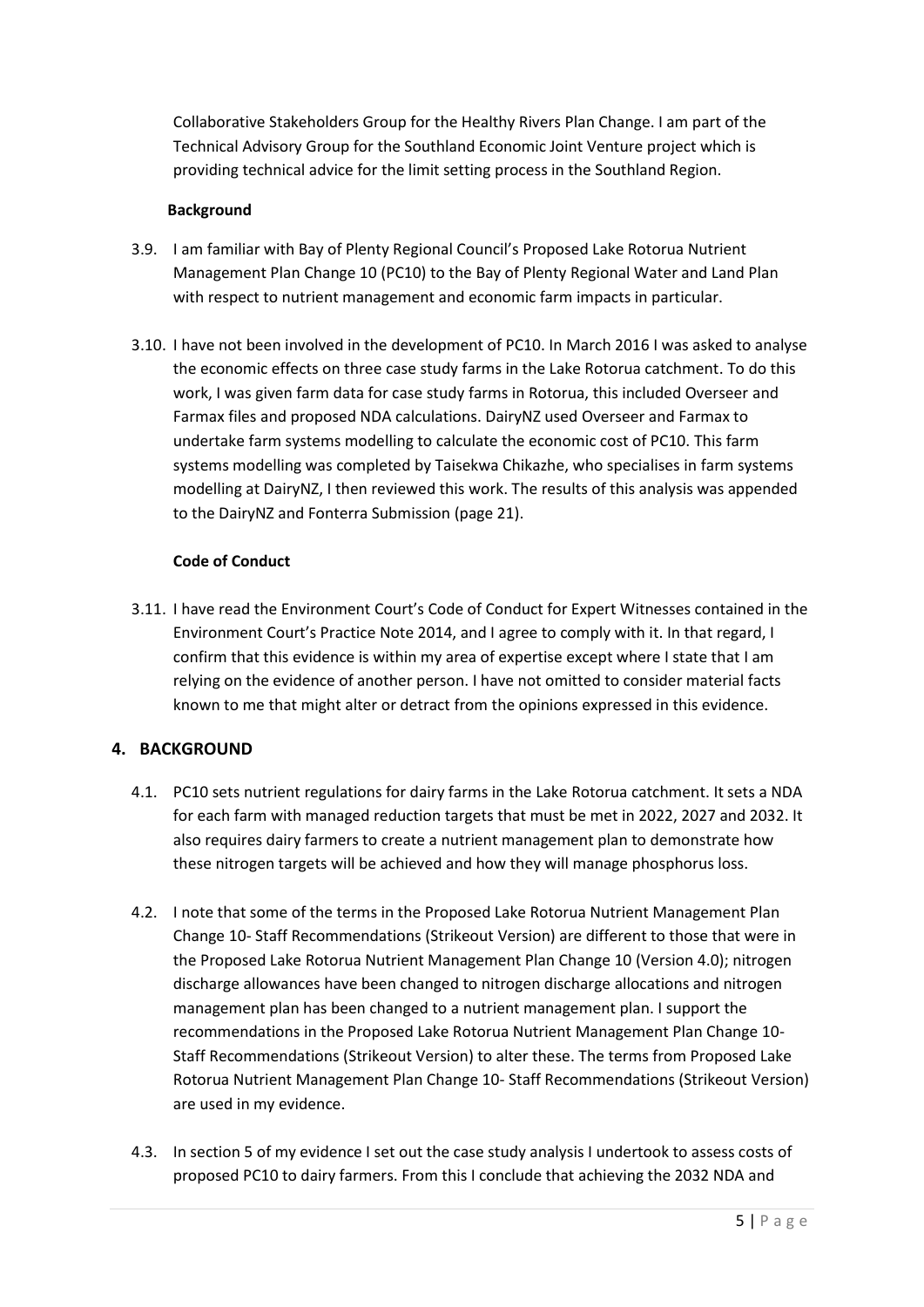managed reduction targets will incur economic costs for dairy farmers in the Lake Rotorua catchment ranging from an 8% to 22% reduction in operating profit (excluding interest and tax). Operating profit refers to the cash and non-cash income minus cash expenses, depreciation and non-cash adjustments.

- 4.4. My understanding of PC10 is that there is no farm level target for managing phosphorus loss from rural land uses. Reducing nitrogen and phosphorus losses from dairy farms will require different mitigation strategies as these nutrient losses have very different pathways.
- 4.5. The evidence pertaining to our best current understanding of the water quality science in Lake Rotorua is covered by Dr. Stephens and Professor Hamilton. From this, my understanding is that it will be important to manage both nitrogen and phosphorus on an ongoing basis in order to achieve the desired water quality in Lake Rotorua.

# **5. COST OF MITIGATING NITROGEN LEACHING**

- 5.1. For dairy farms, mitigating nitrogen losses imposes economic consequences, which increases as the required reduction in nitrogen leaching increases. PC10 requires a standard dairy sector percentage reduction in nitrogen leaching of 31.3% by 1 July 2032. Of this 31.4% must be achieved by 1 July 2022 and 65.7% must be achieved by 1 July 2027. Farmsystem modelling has shown that this will impose an economic cost on dairy farmers in the catchment, with a significant likelihood that some farms may have to undergo land use change due to insufficient viable mitigation strategies that can achieve the proposed 2032 NDA in the current land use.
- 5.2. The Statement of evidence of Mr. Matheson on Behalf of the Council focuses, in part, on the economic impact on famers of meeting proposed nutrient limits. Mr. Matheson (paragraph 16) acknowledges that the impacts of meeting nutrient limits are likely to have a differing financial impact across farms. He notes that dairy farmers will need to increase production to minimise financial impact and despite this increase in productivity most of the dairy farm case studies experienced a decline in operating profit as a result of meeting their proposed NDA.
- 5.3. In my opinion, allowing productivity gains to offset the economic cost of meeting proposed NDAs in farm systems modelling, as in Mr. Matheson's evidence (paragraph 17) is likely to understate the actual impact of meeting the nitrogen limits in PC10. The majority of farmers can be assumed as rational economic actors, who will seek to optimise their output based on their given level of skills (i.e., are limited by their current expertise). In order to lift productivity, they would need to increase their skill level through either training or advice from a consultant. Both options carry an economic cost and this needs to be considered when estimating the economic cost of meeting nutrient regulations.
- 5.4. The mitigations modelling I undertook, starts from the premise that mitigations, such as those required in LR R9 in PC10, will have a cost. If it were simple and profitable to reduce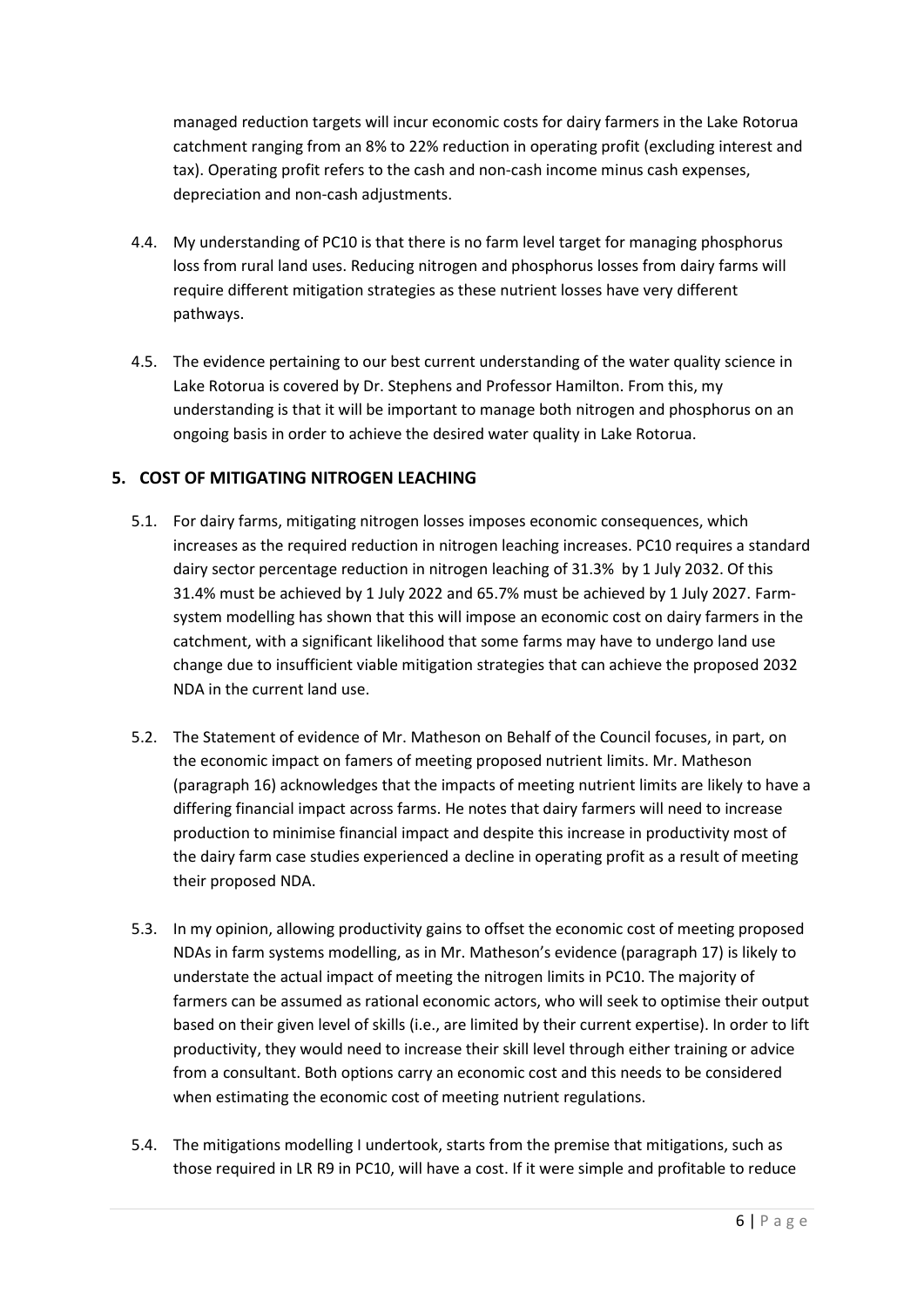nitrogen leaching, farmers would naturally do this voluntarily, negating the need for a regulatory approach. While improving production of milksolids per cow, in combination with reduced stocking rates, has been shown in scientific farmlet trials (Macdonald, 2014), it is acknowledged that these lower stocking rate systems can be more difficult to manage, with more rapid shifts in pasture surplus and deficit situations.

- 5.5. Over time, we can expect such improvements incrementally, but not on all farms to the same extent. The expected pace of historical improvement would not provide enough of a productivity improvement to offset the expected cost of nitrogen mitigation. Historically, over the 20 year period from 1992 to 2012, milksolids (MS) production per cow in New Zealand rose from 259 kg MS per cow to 346 kg MS per cow, a compound annual growth rate of less than 1.5% (Dairy Statistics, 2014). Indeed, these slow historical improvements have done little more than counteract the historical increases in input costs that are also expected to continue to occur into the future.
- 5.6. The Statement of evidence of Mr. Matheson on Behalf of the Council also notes that the NDAs in PC10 are likely to require some dairy, and dairy support, farmers to make farm system or land use changes beyond what was envisaged by the Council and the Stakeholder Advisory Group. This is because the average dairy farm sector reduction has risen by a third from 25% to 35.3% in PC10 compared to recommendations in the *Rotorua NDA Impact Analysis* Report (Perrin Ag., 2014)*.*
- 5.7. The Statement of evidence of Professor Doole on Behalf of the Council (paragraph 19) identifies the impact of proposed NDAs will vary markedly between sectors, even when trading occurs. Nonetheless, dairy farm profits are projected to fall sector-wide from the need to acquire additional NDA through trading to remain viable.
- 5.8. The significant economic cost of meeting the 2032 proposed NDAs was also identified by the DairyNZ and Fonterra Submission which found for three case study farms in the Lake Rotorua catchment, two were already meeting their 2022 managed reduction target but would still be required to implement further mitigation strategies to meet their 2027 and 2032 managed reduction targets. One farm was not meeting their 2017 target and would require mitigation to meet all of their managed reduction targets through to their 2032 proposed NDA.
- 5.9. My analysis, appended to the DairyNZ and Fonterra Submission, estimated that, while the level of mitigation required to meet the proposed NDA and the mitigation choices are farm specific, in general:
	- a) To meet the 2022 proposed NDA requires small changes on the farm system. For example, changing effluent solid application, increasing standoff pad times, changing high risk fertiliser applications and small reductions in stocking rate to match feed supplies. The economic impacts of these changes whilst again farm specific, ranged from **0% to -5%** reduction in operating profit (excluding subsequent interest repayment and tax). Only farms already meeting their 2022 proposed NDA would not suffer a reduction in operating profit.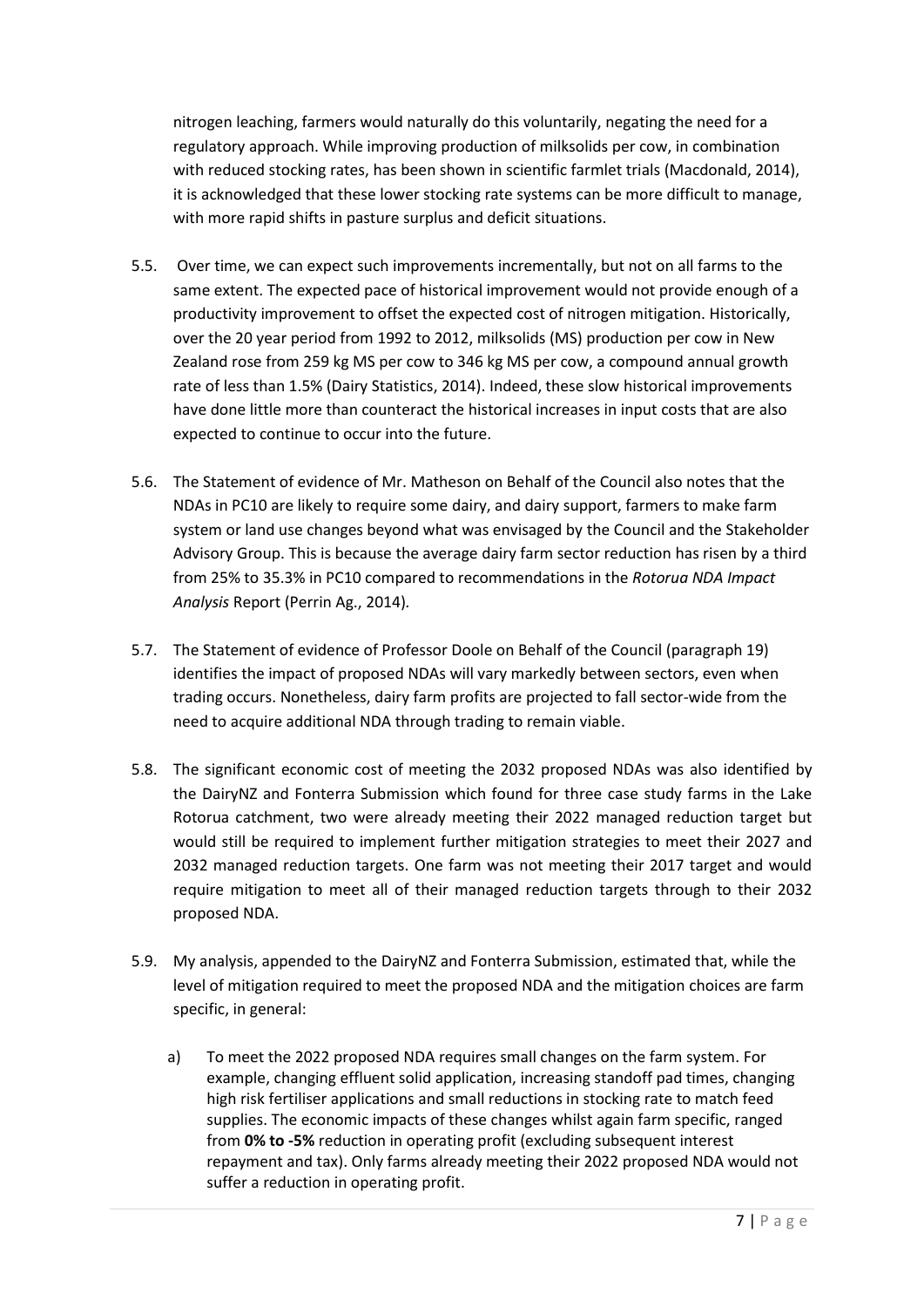- b) To achieve the 2027 proposed NDA targets requires medium system changes, including reductions in fertiliser, slight decreases in stocking rate and changes in supplementary feeding practices. The economic impact of these changes is also farm specific but threefold greater, ranging from a **-2% to -16%** reduction in operating profit (excluding interest and tax).
- c) To achieve the target for 2032 significant system changes are required to all farms. For example, through changes in wintering and young stock practices, removing cropping, reducing fertiliser applications and reducing stock numbers. This has severe impacts on all farms, ranging from a **–8% to -22%** reduction in operating profit (excluding interest and rent) relative to the farm's current operating profit.
- 5.10. As noted above, farm system research findings are for operating profit only. Operating profit refers to the cash and non-cash income (change in value of dairy livestock) minus cash expenses, depreciation and non-cash adjustments (such as unpaid labour). Operating profit excludes interest and tax.
- 5.11. Business viability is another key consideration. A business must have enough operating profit after mitigation to assure payment of interest, debt and tax obligations. To achieve the 2032 proposed NDA, operating profit reduced between 8% and 22%. When interest is included the reduction in operating profit, including interest payments, doubles, to between 15% and 38% for the three case study farms. This economic analysis uses an average (five years) interest payment for owner operators in Bay of Plenty Region and therefore, there is the acknowledgement that some farmers will have higher interest costs and some will have lower, meaning the true range of impact upon farm earnings is likely to be even more severe for some in the community.
- 5.12. The case study analysis in this evidence statement is for three case study farms. The negative economic impact is the same trend that was observed in the evidence of Mr. Matheson. The key difference between these two evidence statements is that Mr. Matheson increases dairy farm productivity (production efficiency) to minimise the negative economic impact. Even with productivity gains most of the dairy farm case studies in Mr. Matheson's study still experienced a decline in operating profit as a result of meeting their proposed NDA. The evidence of Professor Doole extrapolates the results from a case study analysis by Mr. Matheson to a catchment level and expects an overall negative economic impact on the dairy sector. While every farm will experience a different economic impact, there is strong evidence to support an overall negative economic impact for dairy farms.

# **6. RELEVANCE OF MANAGING PHOSPHORUS FOR WATER QUALITY OBJECTIVES**

- 6.1. The evidence of Dr. Stephens has shown that managing phosphorus is important in meeting the water quality objectives of Lake Rotorua of a TLI of 4.2.
- 6.2. In the Plan Change 10*- Staff Recommendations (Strikeout Version)* the Bay of Plenty Regional Council has LR P2 which includes "manage phosphorus loss through the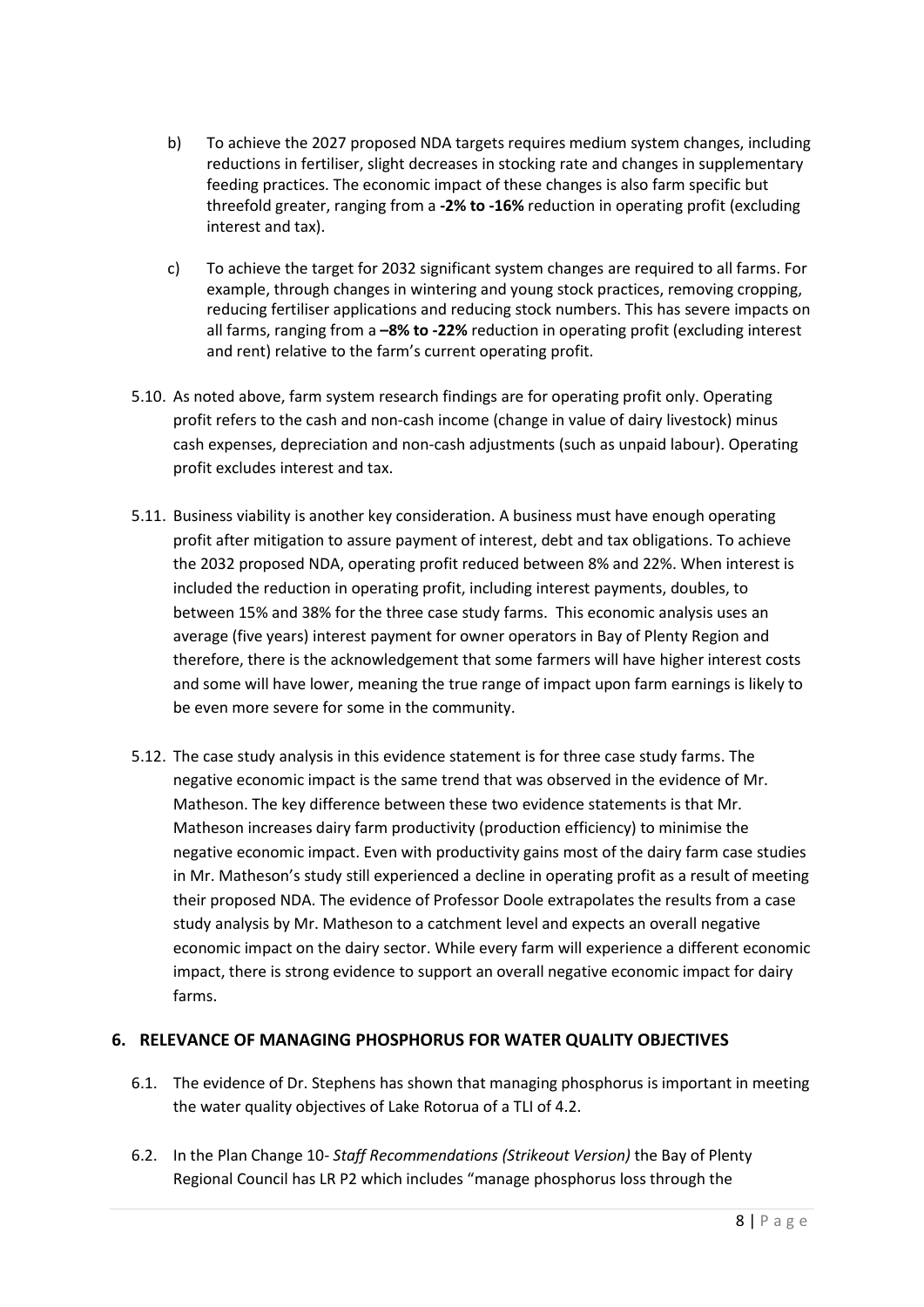implementation of good management practices through the use of Nutrient Management Plans", this has been amended from "manage phosphorus loss through the implementation of management practices that will be detailed in Nitrogen Management Plans". I acknowledge this is an attempt to manage phosphorus losses from farms. The amount of phosphorus loss this will reduce on farm will depend the definition of good management practices and on current practice relevant to good management practice.

6.3. I support LR M2 (c)(iii) which provides scope for a science review by the Bay of Plenty Regional Council to include assessment of land-based phosphorus loss mitigations.

#### **7. RELATIONSHIP OF NITROGEN AND PHOSPHORUS MITIGATION**

- 7.1. Nitrogen and phosphorus have very different characteristics and pathways, and hence mitigation strategies. Nitrogen is most often leached through the soil, while the majority of phosphorus is lost through overland flow, often attached to soil particles (Parliamentary Commissioner for the Environment, 2013). The most cost-effective nutrient mitigations are specific and target the areas with the highest loss risk for each nutrient. For example, a low cost mitigation option for nitrogen is adjusting the timing of nitrogen fertiliser applications, but this will have no impact on phosphorus losses. On the other hand, while a low cost phosphorus mitigation option is using low solubility phosphate fertiliser (where soil conditions are appropriate), it has no impact on nitrogen leaching. Some nutrient mitigation strategies have co-benefits; they will reduce both nitrogen leaching and phosphorus loss, however these are normally significant changes to a farming system, such as removing cropping or substantially decreasing stocking rate.
- 7.2. My analysis appended to the DairyNZ and Fonterra Submission used three case study farms to determine the economic impact of meeting their proposed NDA. The mitigations applied targeted nitrogen leaching and as such, had very minor reductions in phosphorus losses. These are summarised in Table 1 below. These results show that there is very little benefit, in terms of reduced phosphorus losses, for these case study farms when they are reducing nitrogen leaching. What little phosphorus they do remove, has a very high cost when relying on nitrogen mitigations to reduce phosphorus. Two case study farms were able to remove 2% of their phosphorus losses, which is only 4 kilograms on one farm, and this has a high cost, between 15% and 20% reduction in operating profit (including interest). One farm was able to reduce phosphorus loss by 6%, however this reduces operating profit (including interest) by 38%.

| Scenario  | Time period | Nitrogen<br>leaching<br>( $kg N/$<br>total ha) | Phosphorus<br>loss (kg P/<br>total farm) | Percentage<br>change in<br>phosphorus<br>loss | Nitrogen<br>target (kg<br>N/ total<br>ha) | Percentage<br>change in<br>operating profit<br>(including<br>interest) |  |
|-----------|-------------|------------------------------------------------|------------------------------------------|-----------------------------------------------|-------------------------------------------|------------------------------------------------------------------------|--|
| Farm 1    |             |                                                |                                          |                                               |                                           |                                                                        |  |
| Current   | now-2017    | 73                                             | 488                                      | 0                                             | NA                                        | 0                                                                      |  |
| No change | 2017-2022   | 73                                             | 488                                      | 0                                             | 93.4                                      | 0                                                                      |  |

**Table 1: Reductions in phosphorus losses through nitrogen mitigation (Overseer estimates, version 6.2.1)**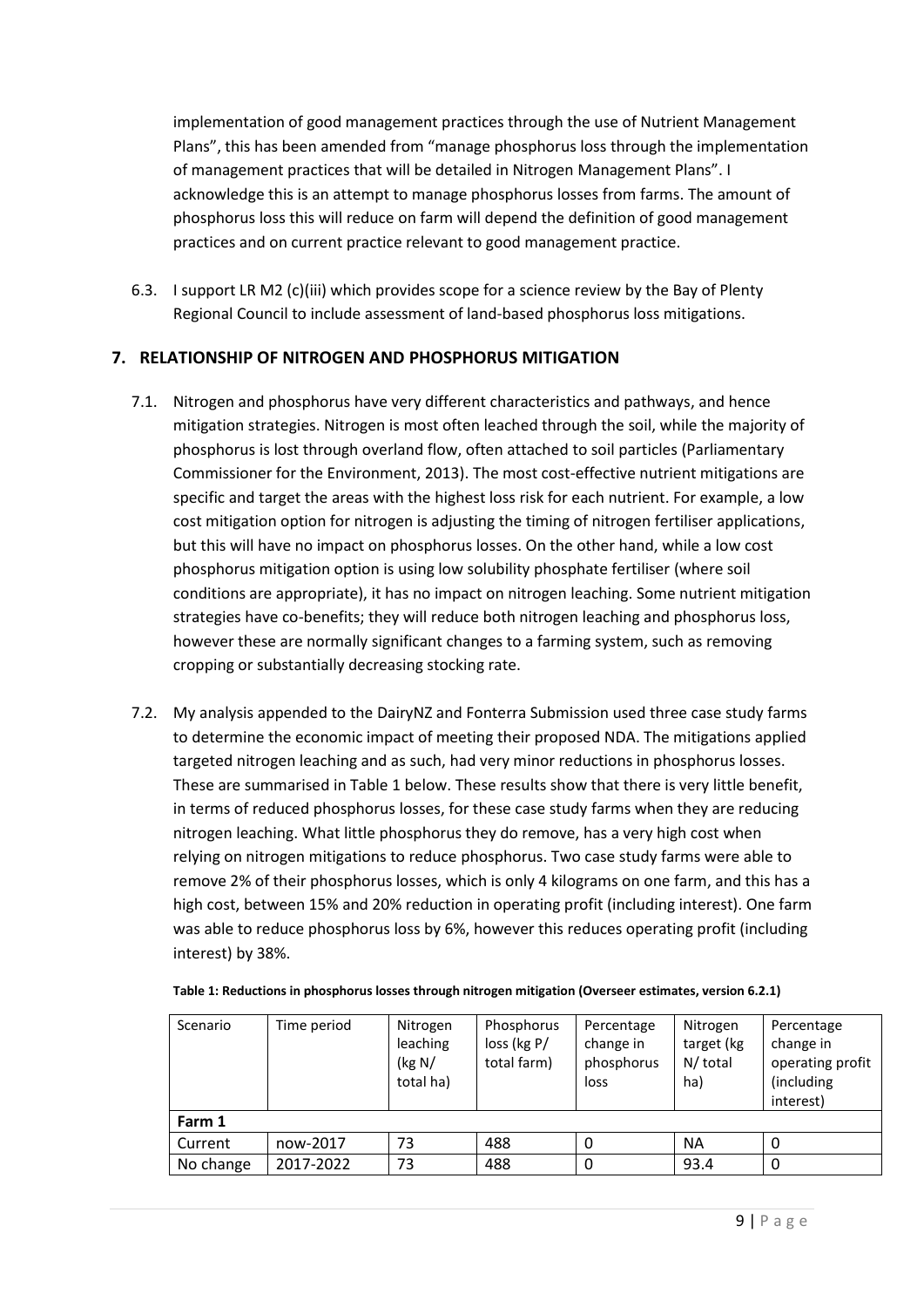| No change | 2022-2027     | 73  | 488 | $\Omega$    | 93.4      | $\mathbf{0}$ |  |  |
|-----------|---------------|-----|-----|-------------|-----------|--------------|--|--|
| M.1       | 2027-2032     | 68  | 488 | $\mathbf 0$ | 68.6      | $-3$         |  |  |
| M.2       | 2032- onwards | 56  | 476 | $-2$        | 55.6      | $-15$        |  |  |
| Farm 2    |               |     |     |             |           |              |  |  |
| Current   | now-2017      | 106 | 652 | 0           | <b>NA</b> | $\mathbf{0}$ |  |  |
| M.1       | 2017-2022     | 83  | 652 | 0           | 83.4      | $-4$         |  |  |
| M.2       | 2022-2027     | 73  | 652 | 0           | 73.7      | $-3$         |  |  |
| M.3       | 2027-2032     | 62  | 652 | 0           | 63.2      | $-11$        |  |  |
| M.4       | 2032- onwards | 55  | 640 | $-2$        | 52.7      | $-20$        |  |  |
| Farm 3    |               |     |     |             |           |              |  |  |
| Current   | now-2017      | 79  | 358 | 0           | <b>NA</b> | $\mathbf{0}$ |  |  |
| No change | 2017-2022     | 79  | 358 | 0           | 82.6      | 0            |  |  |
| M.1       | 2022-2027     | 73  | 355 | $-1$        | 73.1      | $-7$         |  |  |
| M.2       | 2027-2032     | 61  | 344 | $-4$        | 62.7      | $-27$        |  |  |
| M.3       | 2032- onwards | 51  | 338 | -6          | 52.4      | $-38$        |  |  |

7.3. Other DairyNZ work (Burger, in prep. $<sup>1</sup>$ ) has also found that on-farm strategies required to</sup> reduce nitrogen are very different than for phosphorus. The most cost-effective mitigation for nitrogen or phosphorus is one that targets each specific nutrient, and if a farmer was trying to mitigate nitrogen and phosphorus it is likely a different set of mitigation options would be selected in order to minimise the cost. Work in the Waituna catchment in Southland provides a detailed example of this, a case study farm is shown in Figure 1 below. This case study farm shows results that were of a similar pattern to other farms in this study.

**.** 

<sup>&</sup>lt;sup>1</sup> Burger, in prep. Waituna Economics Report. David Burger, DairyNZ.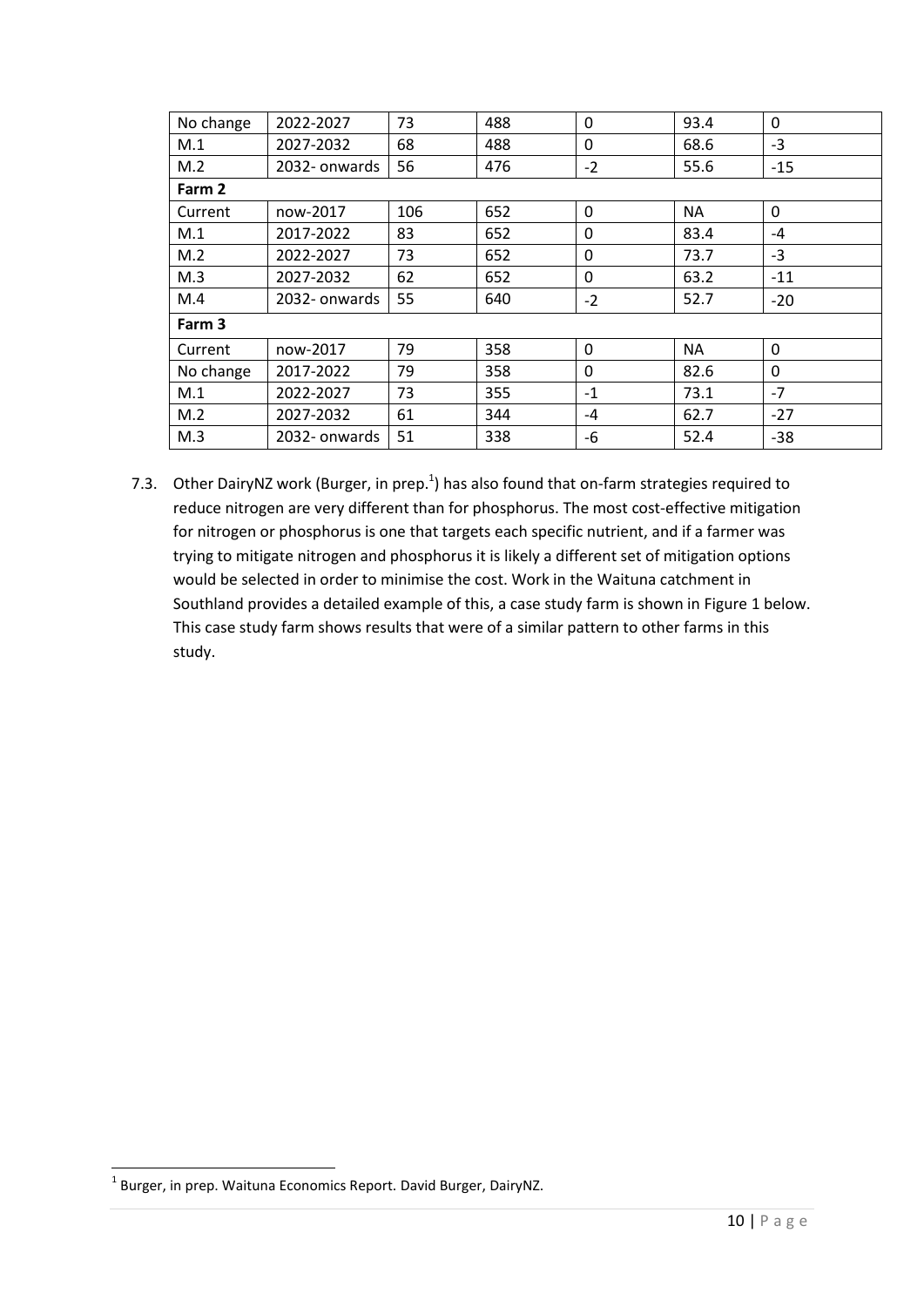

**Figure 1: Relative cost and effectiveness of mitigation strategies**

- 7.4. Figure 1 shows the relationship between changes in nitrogen and phosphorus losses for different mitigation strategies. If a farm was required to reduce only nitrogen leaching, by more than 40% they would utilise mitigation strategy 6 as it has a lower economic cost than mitigation options 7 and 8, it has very little (less than 10%) impact on phosphorus loss. If a farm was required to reduce phosphorus losses only then they would choose mitigation strategy 9 as it has a lower economic cost than mitigation options 10 and 11. However, if they were required to substantially reduce both nitrogen leaching and phosphorus loss then they would choose mitigation option 8 which has significant reductions in nitrogen and phosphorus losses and a very high economic cost (more than 45% reduction in operating profit). This illustrates that the most cost-effective mitigation options are likely to be different depending on which nutrients are required to be reduced.
- 7.5. In addition to this, some mitigation strategies can have a negative impact on the other nutrient. For example, targeting high reductions in nitrogen leaching (> 30%) offsets the associated impacts on phosphorus when mitigation includes the use of infrastructure (feed pads, stand-off pads), which has implications for effluent volume and block management.
- 7.6. Based on this, it is important to target the required mitigations on farm to that which will achieve the water quality objectives for Lake Rotorua. The 2022 managed reduction target from a farm's NDA will help reduce nitrogen leaching on farm and contribute to the water quality objectives in Lake Rotorua, however, the 2032 proposed NDAs could pose a high economic cost on farmers and the community.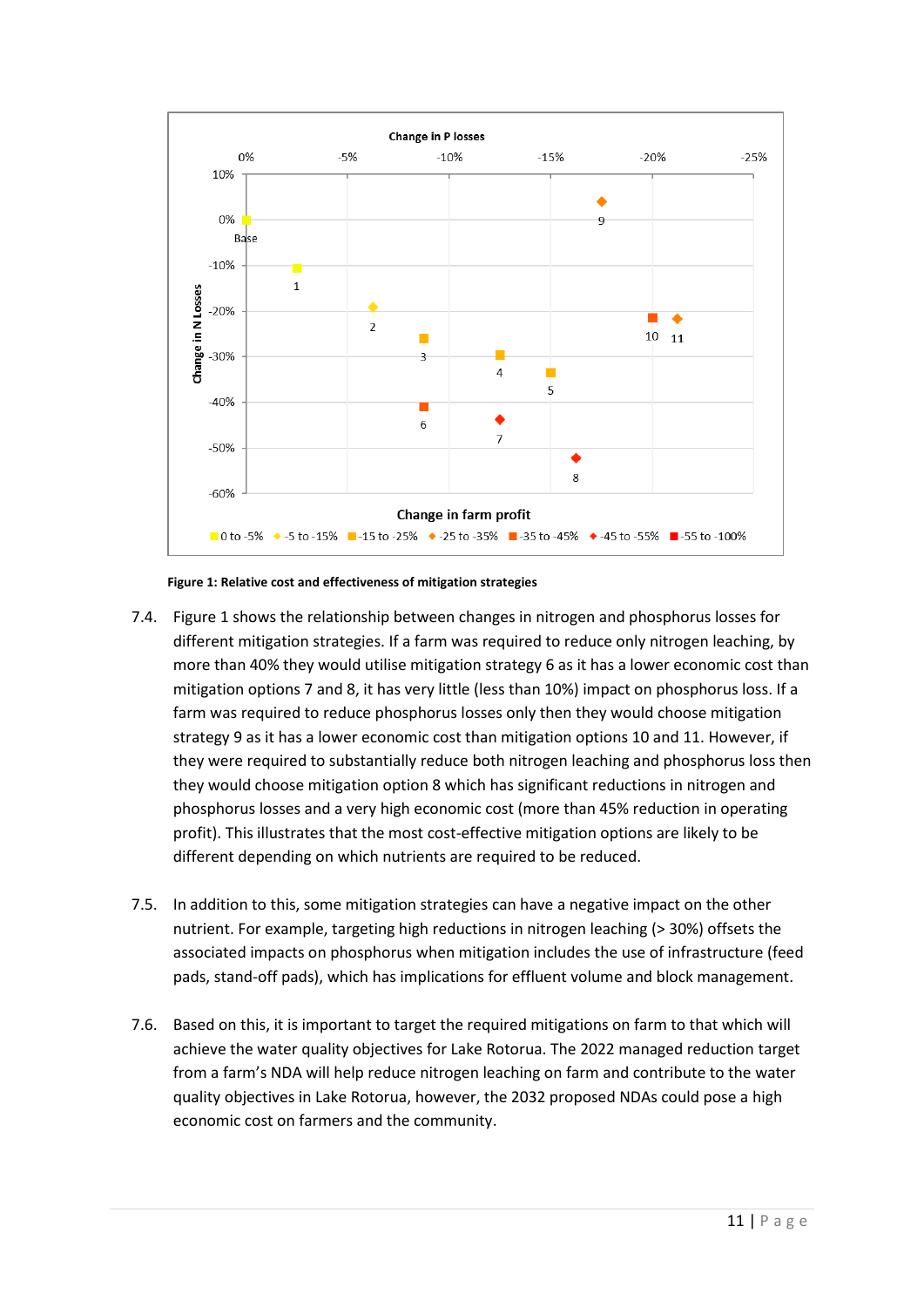7.7. PC10 requires farmers to carry a significant cost burden in achieving the water quality objectives. It is important to set rules that are going to achieve the desired objectives in the most cost-effective way, including targeting the relative reductions required in different nutrients to achieve the water quality objectives in a nitrogen, phosphorus or co-limited lake.

# **8. MITIGATING PHOSPHORUS**

- 8.1. McDowell (2007) suggested that typically 80% of phosphorus losses from catchments originate from 20% of the land area, while others such as Sharpley et al. (1999) suggest this figure is even higher, at 90% from 20% of the land area. These areas are termed critical source areas (CSAs) and are created through the interaction by environmental factors, hydrological conditions and management activity. Many CSAs on farms cannot be modelled within nutrient loss modelling tools at this stage (including laneways, races, troughs, gateways and stock camps). Therefore, the majority of phosphorus loss is unable to be captured in Overseer and has not been explored by catchment modelling to date, emphasising the uncertainty surrounding the decision to prioritise nitrogen management in PC10.
- 8.2. Phosphorus mitigations can be considered more independent of production than nitrogen mitigation strategies (Anastasiadis et al., 2012). Phosphorus mitigation strategies are likely to include capital costs such as fencing waterways and CSAs. While the most cost-effective ways to mitigate phosphorus depend on the farm context, they are likely to include options such as remedying CSAs, ensuring Olsen P levels are at agronomic optimum, fencing water ways and utilising riparian planting. Targeting CSAs with mitigation strategies is likely to be an efficient and cost-effective method to reducing phosphorus loss (McDowell et al., 2004). DairyNZ has developed two resources that relate to phosphorus losses; *Good Management Practices* (DairyNZ, 2016) and *Nutrient Management on Your Dairy Farm* (DairyNZ, 2013), these resources include an overview of phosphorus loss pathways and how these can be managed, including a guide to what good management practice (GMP) may include.
- 8.3. AgResearch have conducted preliminary research into phosphorus mitigation effectiveness in the Lake Rotorua catchment, using knowledge of strategies successful at preventing, detaining or ex-filtrating phosphorus from surface water runoff and through-flow elsewhere in New Zealand (McDowell, 2010). Those phosphorus mitigation strategies impose widely varying costs (\$0-\$500/kg phosphorus mitigated) but include numerous individual mitigations that carry moderate to high effectiveness (up to 50% effectiveness) at relatively low cost (≤\$100/kg phosphorus mitigated). This research, on behalf of the Bay of Plenty Regional Council found that low-cost (<\$100/kg phosphorus mitigated) phosphorus mitigation strategies applied in New Zealand, can reduce anthropogenic phosphorus losses by up to 77%, but typically by 10-30% each (i.e., multiple phosphorus mitigations deliver greater effect) (McDowell, 2010). The evidence of Dr. Stephens, demonstrates that such effectiveness is within the range required for reductions in anthropogenic phosphorus loads, to result in conditions equivalent to or better than those currently arising in Lake Rotorua from alum-dosing (e.g., phosphorus limitation and a TLI ≤4.2).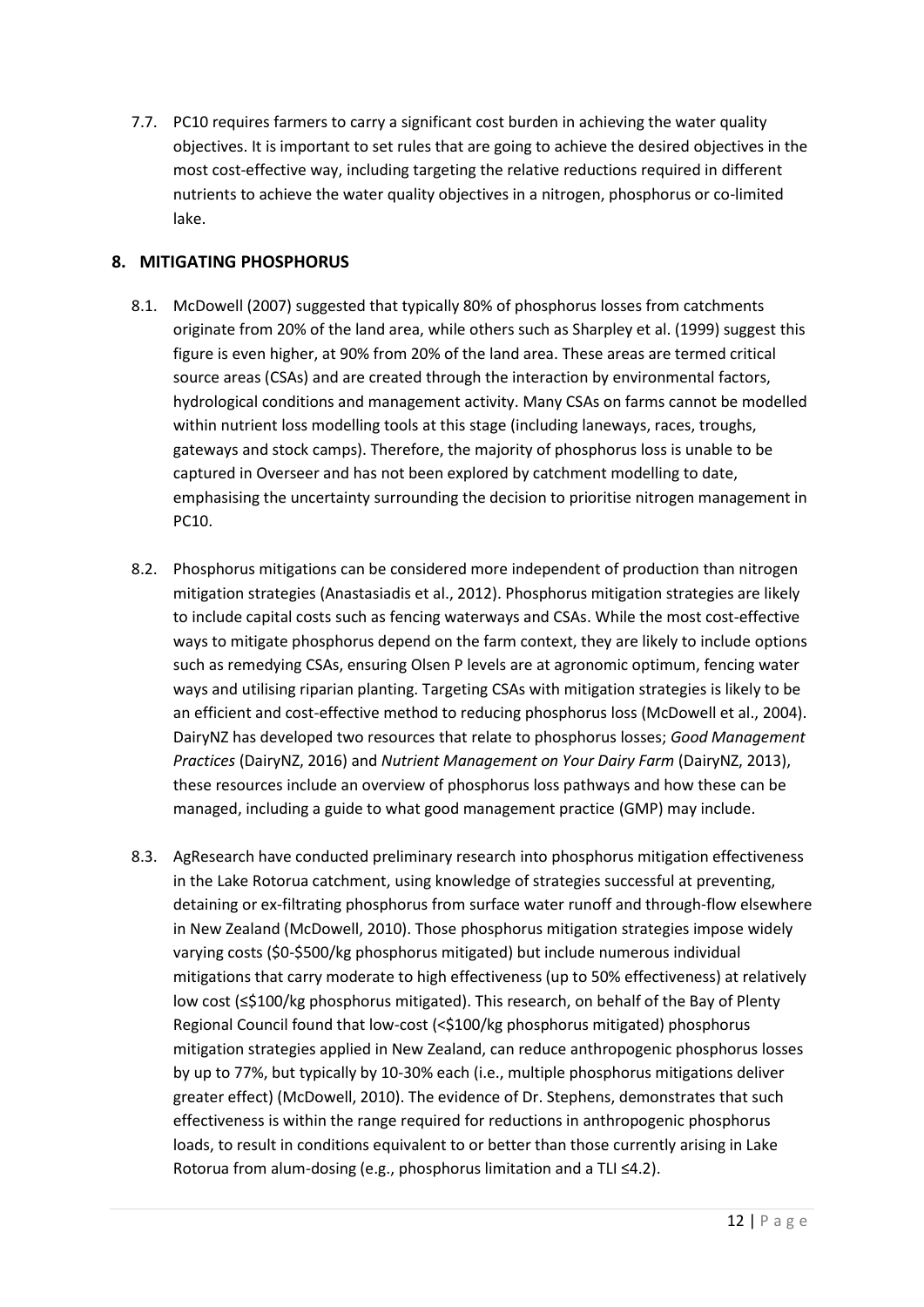8.4. Given the potential cost for mitigating phosphorus, especially after addressing CSAs and moving to GMP, there is a need to understand the most cost-effective way of mitigating phosphorus loss if a science review supports managed reductions in phosphorus losses. Potential mitigations for phosphorus loss includes on farm mitigations (such as McDowell, 2010), catchment and edge-of-field mitigations and in-lake interventions. Understanding the cost-effectiveness of these alternative types of mitigations will help to minimise the cost to the community if phosphorus loss is required following a science review.

# **9. CONCLUSIONS**

- 9.1. Achieving the 2032 proposed NDAs in PC10 will impose substantial economic costs on dairy farmers and in turn the community. These costs will require major farm system changes for some dairy farmers and some dairy farms will no longer be viable.
- 9.2. Mitigating nitrogen leaching does not mitigate phosphorus losses proportionally. Nitrogen and phosphorus losses originate in fundamentally different processes. The decision about which nutrient to prioritise markedly alters the choice of mitigation. Until there is a science review, there is uncertainty about the potential effectiveness of phosphorus mitigation in achieving the water quality objectives for Lake Rotorua. If a science review finds that reducing phosphorus losses can meet the desired water quality objectives, then the economic costs of various mitigation options (on farm, edge-of-field or in-lake interventions) need to be explored to minimise the cost to the community of reaching the water quality objectives.
- 9.3. Given the economic evidence that the 2032 proposed NDAs will impose large costs on farmers, I support the science review.

#### **10. REFERENCES**

Anastasiadis, S., Kerr, S., MacKay, A., Roygard, J. & Shepherd, M. (2012). The mitigation of nutrient loss from New Zealand agriculture: separating the probable from the possible*. Motu Economic and Public Policy Research, Wellington.* Motu code: MYS2012 JEL codes Q, 53, Q57. Retrieved from http://www.motu.org.nz/files/docs/resources/Mitigation of Nutrient Loss Anastasiadis et al 201 2.pdf

DairyNZ. (2013). Nutrient Management on your Dairy Farm. Hamilton, New Zealand.

DairyNZ. (2015). Good Management Practices. Hamilton, New Zealand.

Mcdonald, K. (2014). Driving production, profit and environment in all-grazed systems. *DairyNZ Technical Series,* October 2014. https://www.dairynz.co.nz/media/1059154/technical-seriesoctober-2014.pdf

McDowell, R. (2007). Assessment of altered steel melter slag and P-socks to remove phosphorus from streamflow and runoff from lanes. *AgResearch Client report for Environment Bay of Plenty*. http://www.boprc.govt.nz/media/34458/TechReports-070601- AssessmentAlteredSteelmelterslag.pdf